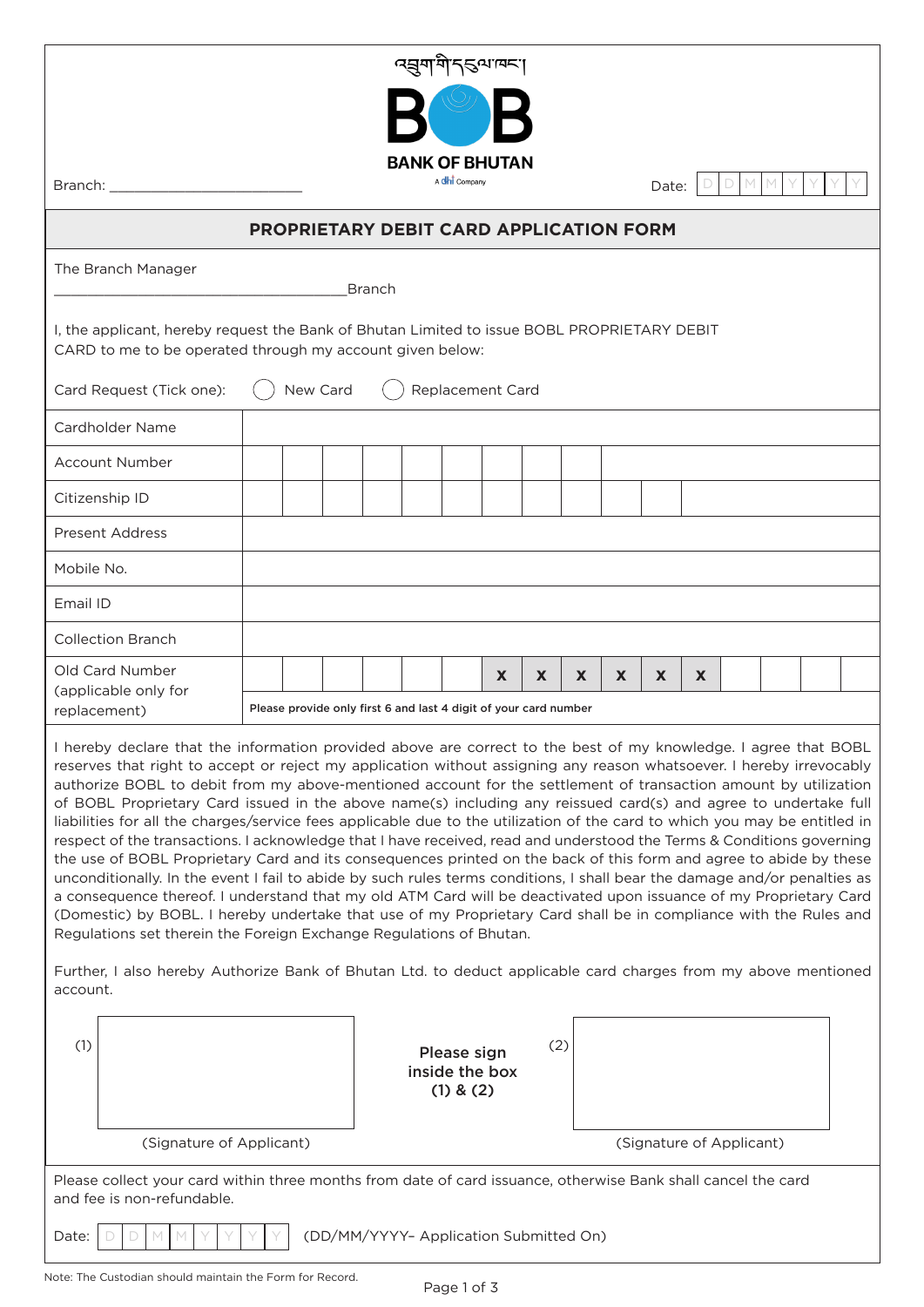

A dhi Company

## **TERMS & CONDITIONS ON THE USAGE OF THE CARD BY THE CARDHOLDER**

The Terms and Conditions under which the Card is issued are mentioned below for his/ her guidance related to the usage of the Card by the Cardholder on his/her designated

Account No.:<br>**1. The abbreviations used in these terms and conditions shall be construed as:**<br>a. "Card" means Bank Visa or Proprietary Debit Card issued to the customer.<br>b. "Bank" means Bank of Bhutan Limited.

c. "Cardholder" means customer of Bank who has been issued the Card. d. "ATM" means Automated Teller Machine.

e. "Merchant" means shops/outlets that are authorized to accept cards as a mode of

payment.<br>f. "POS" means Point of Sale Terminal at Merchant outlets, where the cardholder<br>swipes the cards, which are authorized to accept the cards as payment mode.<br>g. "Account" means the account nominated by the cardholde

for use of Card. h. "PIN" means Personal Identification Number, specific to each Cardholder. "Skimming" means illegal copying of information from the magnetic strip of a credit Card

**2. Card** a. The Card is a property of the Bank at all times.

b. The Bank reserves the complete rights to seize/cancel the Card so issued to the<br>Cardholder, if found at later date, the information submitted by the Cardholder is false<br>and/or the Card has been misused.<br>c. The card is n

e. Upon termination of membership or withdrawal of privileges of the Card for any<br>reason whatsoever, the Card shall be returned to the Card Division within 7 days, form<br>the date of receipt of notice. The Cardholder shall b

or nonrenewal of the Card one month prior to the expiry date specified in the Card.

**3. Validity of Card**<br>a. The Validity of the card remains by the end of the month mentioned in the card in<br>MM/YY format

**4. PIN**<br>and responsibility. The Cardholder shall not disclose the PIN or permit possession of<br>and responsibility. The Cardholder shall not disclose the PIN or permit possession of<br>the Card to any other person. The Cardhol

with proper verification. d. The Card should remain in Cardholder's possession and shall not be handed over

to anyone else.<br>e. The Card is issued on the condition that the Bank bears no liability for the<br>unauthorized use of the Card. This responsibility is fully that of the Cardholder. The<br>cardholder undertakes not to carry Card

card unattended in any places.<br>
5. The Cardholder shall change the PIN immediately if it is accidentally divulged.<br>
5. The Cardholder undertakes not to pass the card or disclose the PIN to any other<br>
persons or to a Third

**5. Loss of Card and PIM / Skimming of Card data**<br>
a. Any financial loss arising out of unauthorized use of the lost /skimmed card till<br>
such time the Bank records the notice of loss/skimming of the Card shall be to the<br>
C

disclosure occurred. Cardholder can also block via mBoB, those who have registered<br>for mBoB facility. Any transactions incurred prior to proper report of the loss, theft or<br>disclosure shall be for the Cardholder's account.

**6. Debits to Cardholder's Account**<br> **6. Debits to Cardholder's Account of the Card as evidenced by Bank's records**<br>
Cardholder for all transactions effected using the Card as evidenced by Bank's records<br>
which shall be co

by the Bank relating to the Card and service thereby provided.

# **7. Daily Limit**

a. The Bank reserves the complete right to limit daily cash withdrawal by the Cardholder and decide on denomination that would be dispensed.

**8. Transactions**<br> **8. Transactions**<br>
and be conclusive and binding<br>
andes verified otherwise and corrected by the Bank. The verified and corrected<br>
amount will be binding on the Cardholder.<br>
b. Any sales slip signed by th

confirms the authenticity of the cardholder and the transaction.

## **9. Dispute**

a. It shall be the sole responsibility of the Cardholder to reconcile the transactions with the account statement every month and be vigilant of any unauthorized transaction allert. Any dispute of the card transactions sha

**10. Others**<br>
The Bank shall not be responsible in any way for non-availability of ATM services or<br>
a. The Bank shall not be responsible in any way for non-availability of ATM services or<br>
POS terminals at Merchant outlets

**11. Receipt of Funds in Excess of the Funds**<br>11.1. In all cases where the Cardholder receives excess funds, the Cardholder agrees<br>to repay to the Bank the said excess funds as may be specified by Bank, or may be<br>deducted

to Bank. 11.2. Bank reserves the right to debit any excess funds credited to Customer's Card Account by mistake or oversight or otherwise, with prior intimation/approval by the Cardholder

## **12. Amendments**

a. The Bank reserves the right to amend these Terms and Conditions at any time with prior notice to the Cardholder and such amended Terms and Conditions shall be binding on the Cardholder.

I, Mr./Mrs./Ms \_\_\_\_\_\_\_\_\_\_\_\_\_\_\_\_\_\_\_\_\_\_\_\_\_\_\_\_\_\_\_\_\_\_have read, understood and agree to comply with the above Terms and Conditions and the rules of Bank in force from time to time governing the conduct of the Card/Account.

|                | Witness: |
|----------------|----------|
|                |          |
| Affix<br>Legal |          |
| Stamp          |          |
|                |          |
|                |          |

• The application should be signed at the end of all the pages by the cardholder